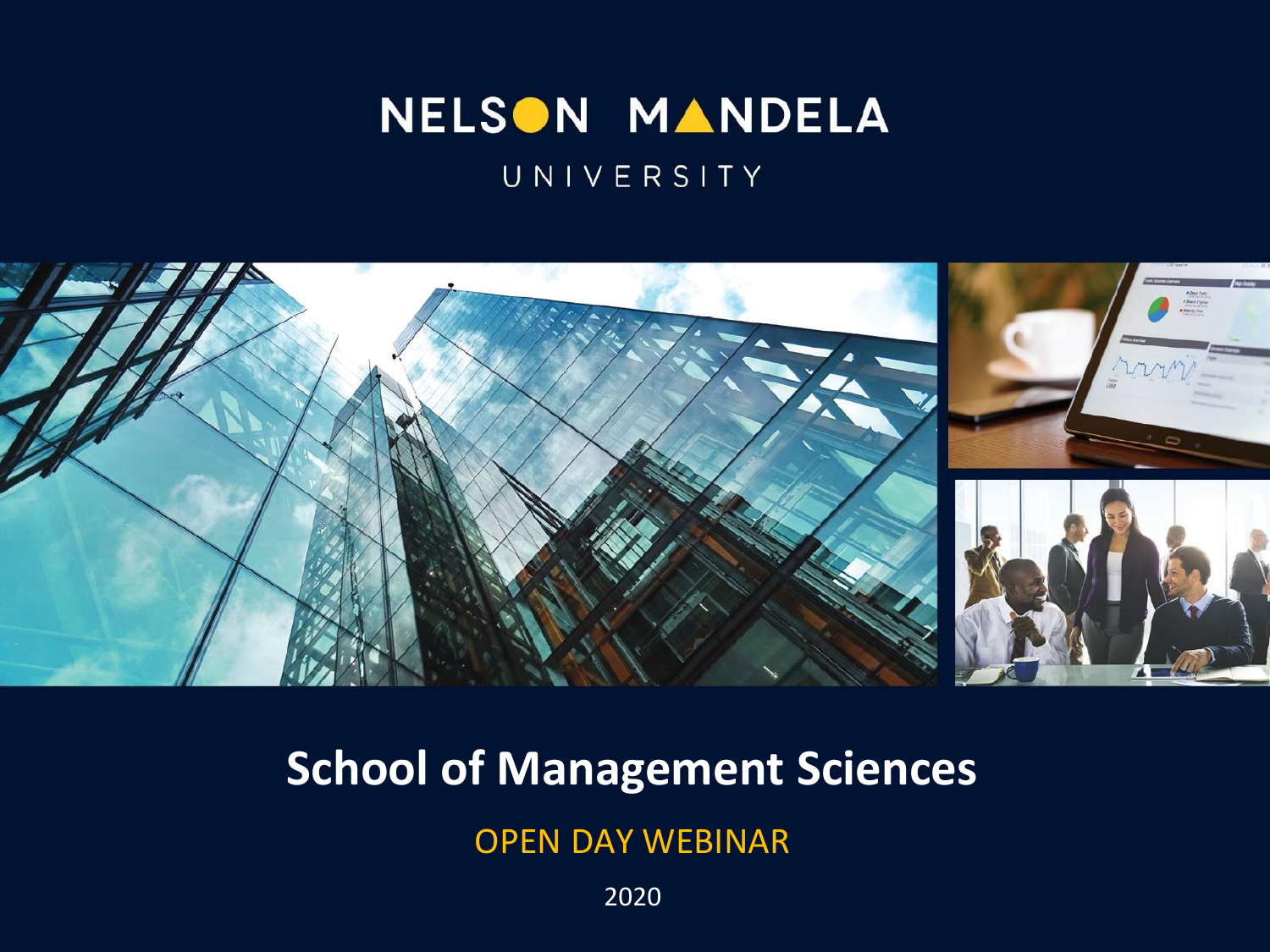- *•***Department of Marketing Management**
- ▪Department of Management Practice
- **Department of Logistics**
- **Department of Business Management**





**Change the World**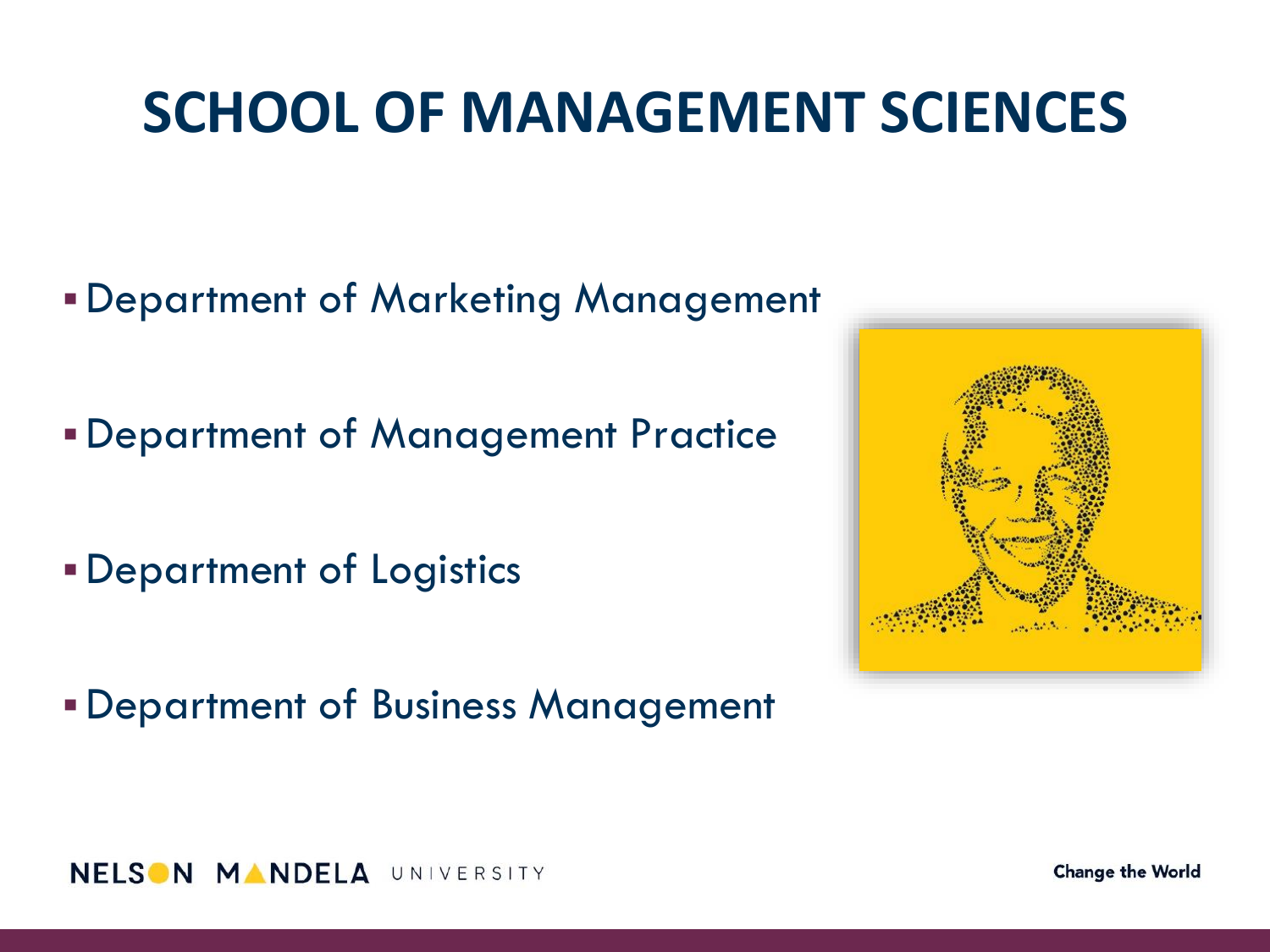### • **Interested in studying Marketing?**

#### **QUALIFICATIONS**:

- Diploma in Marketing Management
- Advanced Diploma in Business Studies (Marketing)
- Bachelor of Commerce in Marketing and Business

### **CAREER OPPORTUNITIES**:

- Market research; Product development;
- Brand management; Advertising and promotions;
- Corporate communications; Personal selling

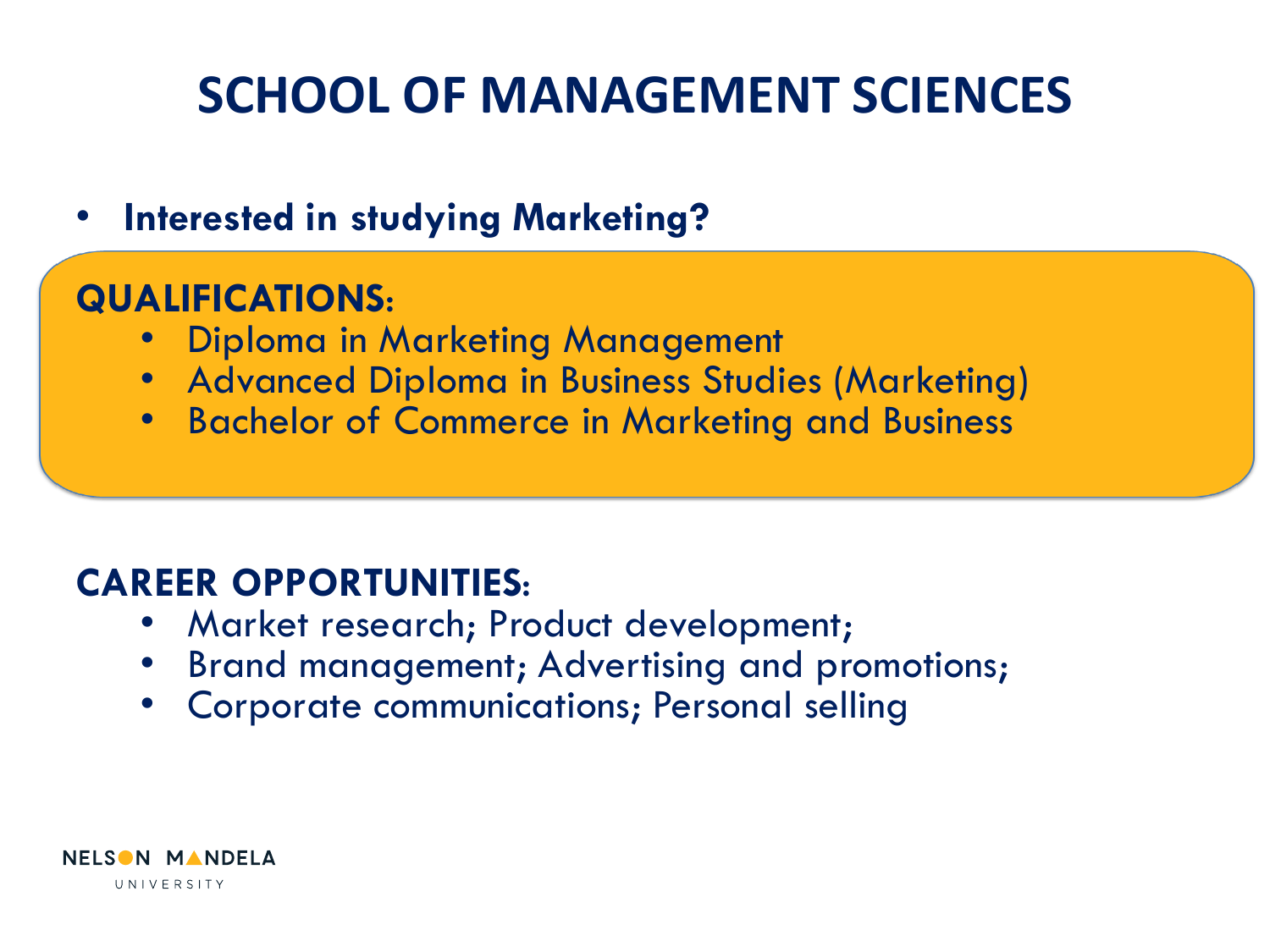• **Interested in studying Purchasing and Logistics?**

### **QUALIFICATIONS**:

- Diploma in Inventory & Stores Management
- Diploma in Logistics
- Advanced Diploma in Business Studies (Logistics)
- Bachelor of Commerce in Logistics and Transport Economics

#### **CAREER OPPORTUNITIES**:

- Purchasing and Logistics Manager;
- Inventory manager
- Forecasting and Logistics Consultant

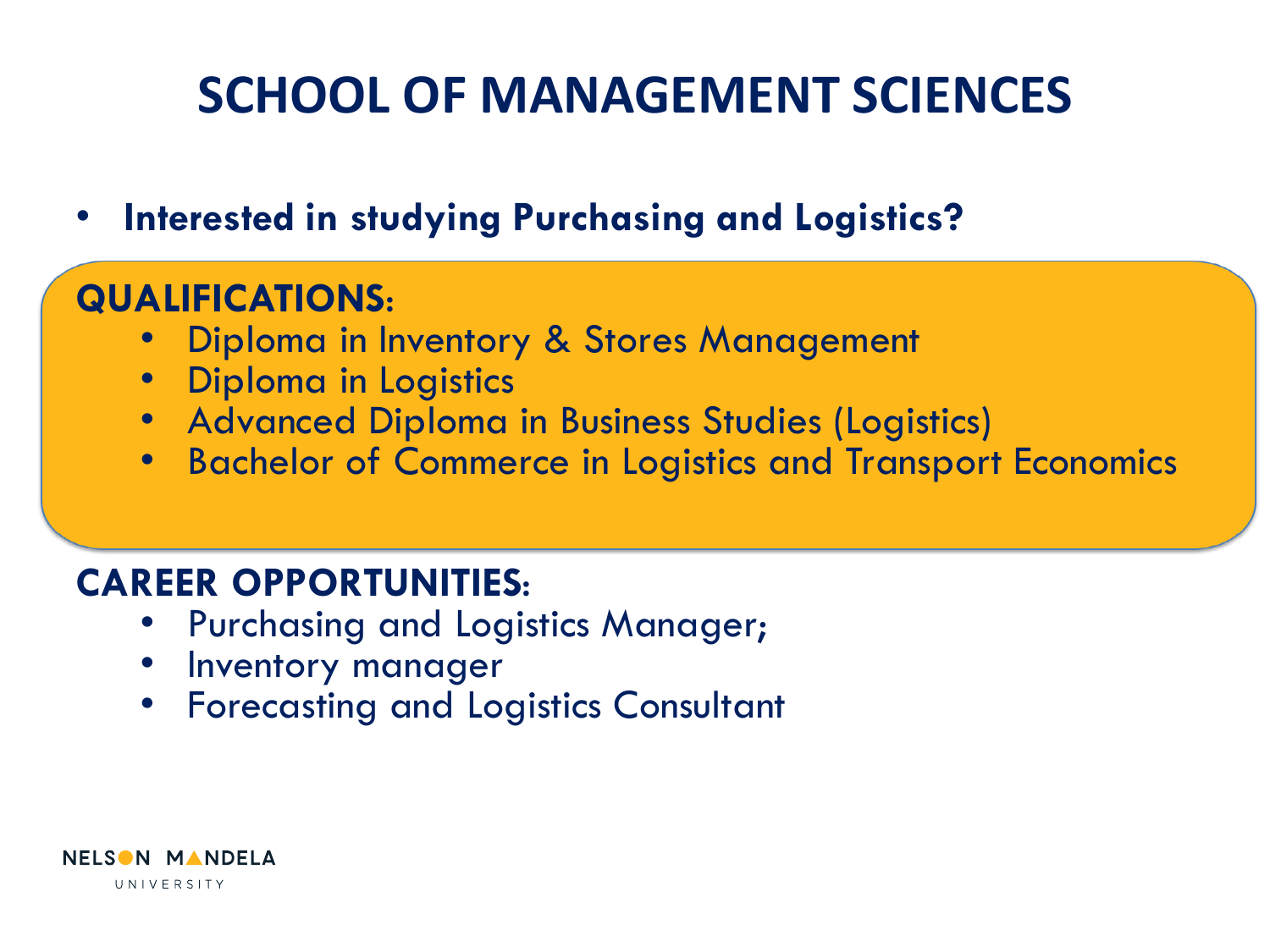• **Interested in studying Management, Entrepreneurship or Financial Planning**

### **QUALIFICATIONS**:

- Higher Certificate in Business Studies
- Diploma in Management
- Advanced Diploma in Business Studies
- Bachelor of Commerce in Business Management
- Bachelor of Commerce in Financial Planning

### **CAREER OPPORTUNITIES**:

- Manager; Entrepreneur
- Business Economist; Management Consultant;
- Financial Planner; Investment Manager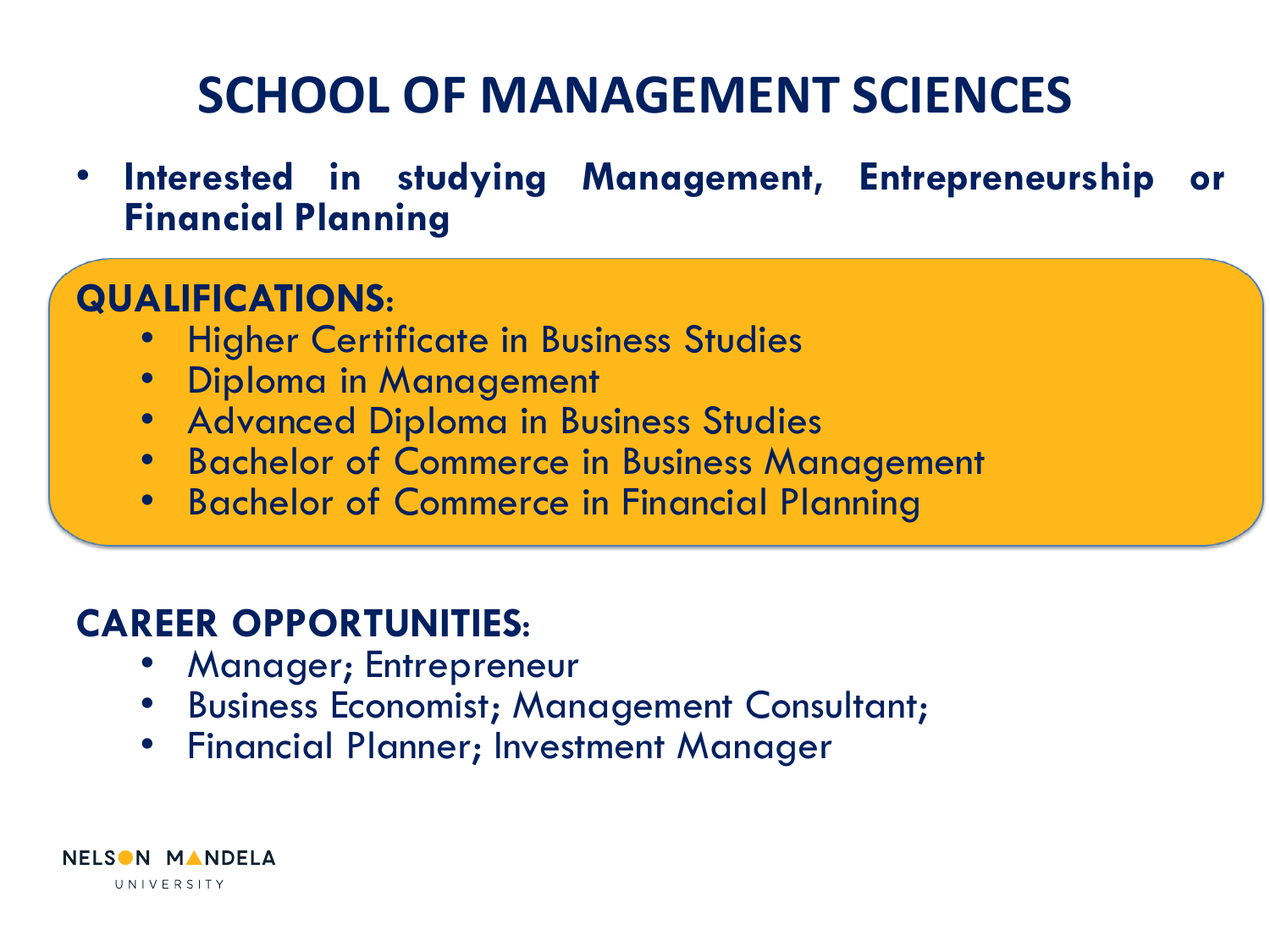### Professional Development Framework **SCHOOL OF MANAGEMENT SCIENCES**

- **Qualifications linked to the Professional Body** 
	- Bachelor of Commerce in Financial Planning
	- Postgraduate Diploma in Financial Planning
- Process of becoming a Certified Financial Planner (CFP®)



### **CAREER OPPORTUNITIES**:

- Financial Planner; Financial Advisor
- Estate Planner; Financial Manager
- Investment Manager;



NELSON MANDELA UNIVERSITY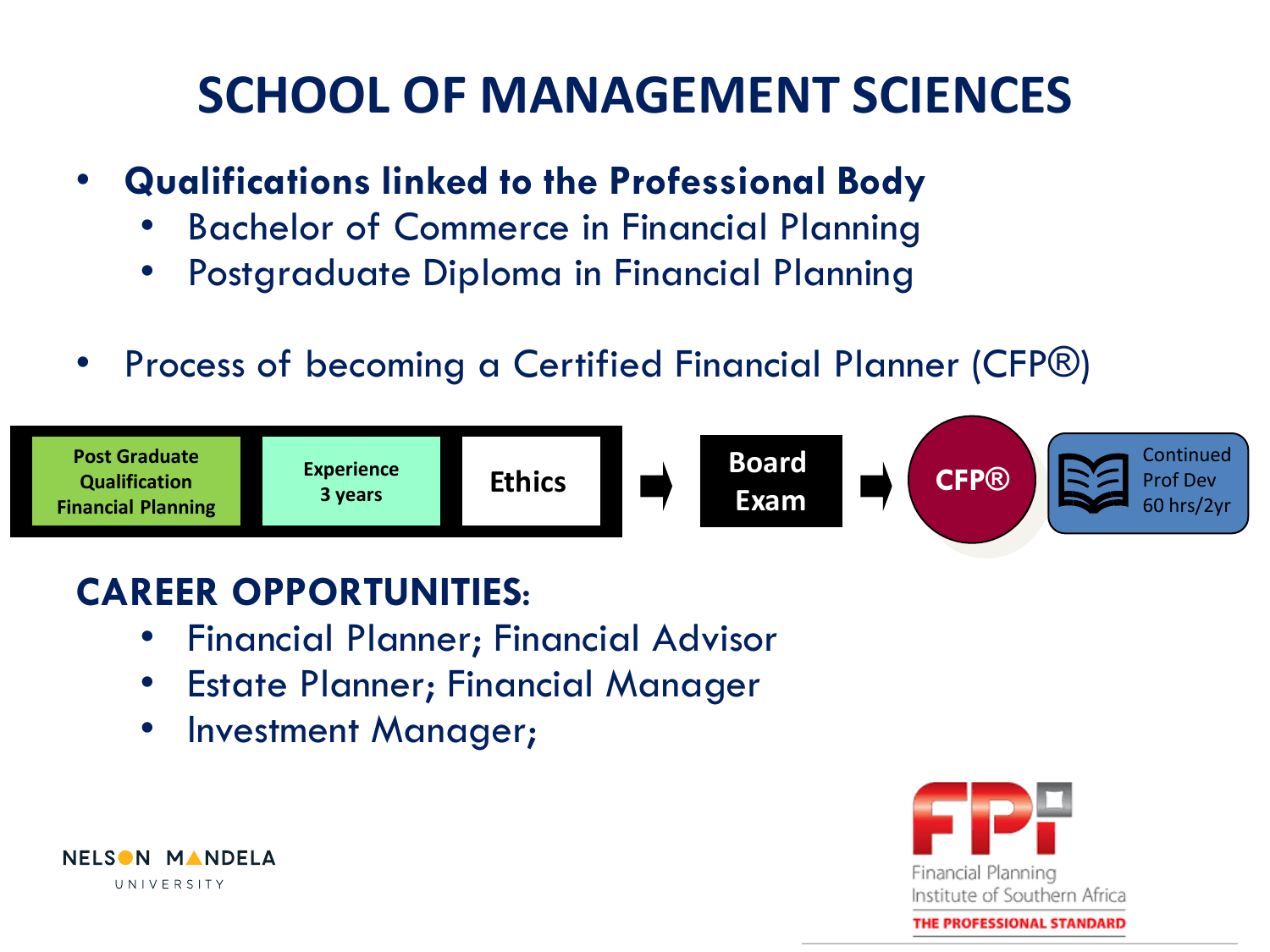## **ADMISSION REQUIREMENTS**

#### **BACHELOR OF COMMERCE**

- An applicant with NSC Grade 12 Mathematics requires a minimum Applicant Score of 390 (a minimum Applicant Score of 370 for BCom Extended).
- NSC achievement rating of at least 50% for Mathematics.

#### **DIPLOMA**

- An applicant with NSC Grade 12 Mathematics or Technical Mathematics requires a minimum Applicant Score of 330 (a minimum Applicant Score of 310 for Diploma Extended)
- An applicant with NSC Grade 12 Mathematical Literacy requires a minimum Applicant Score of 345. (a minimum Applicant Score of 325 for Diploma Extended)
- NSC achievement rating of at least 40% for Mathematics or Technical Mathematics or 60% for Mathematical Literacy

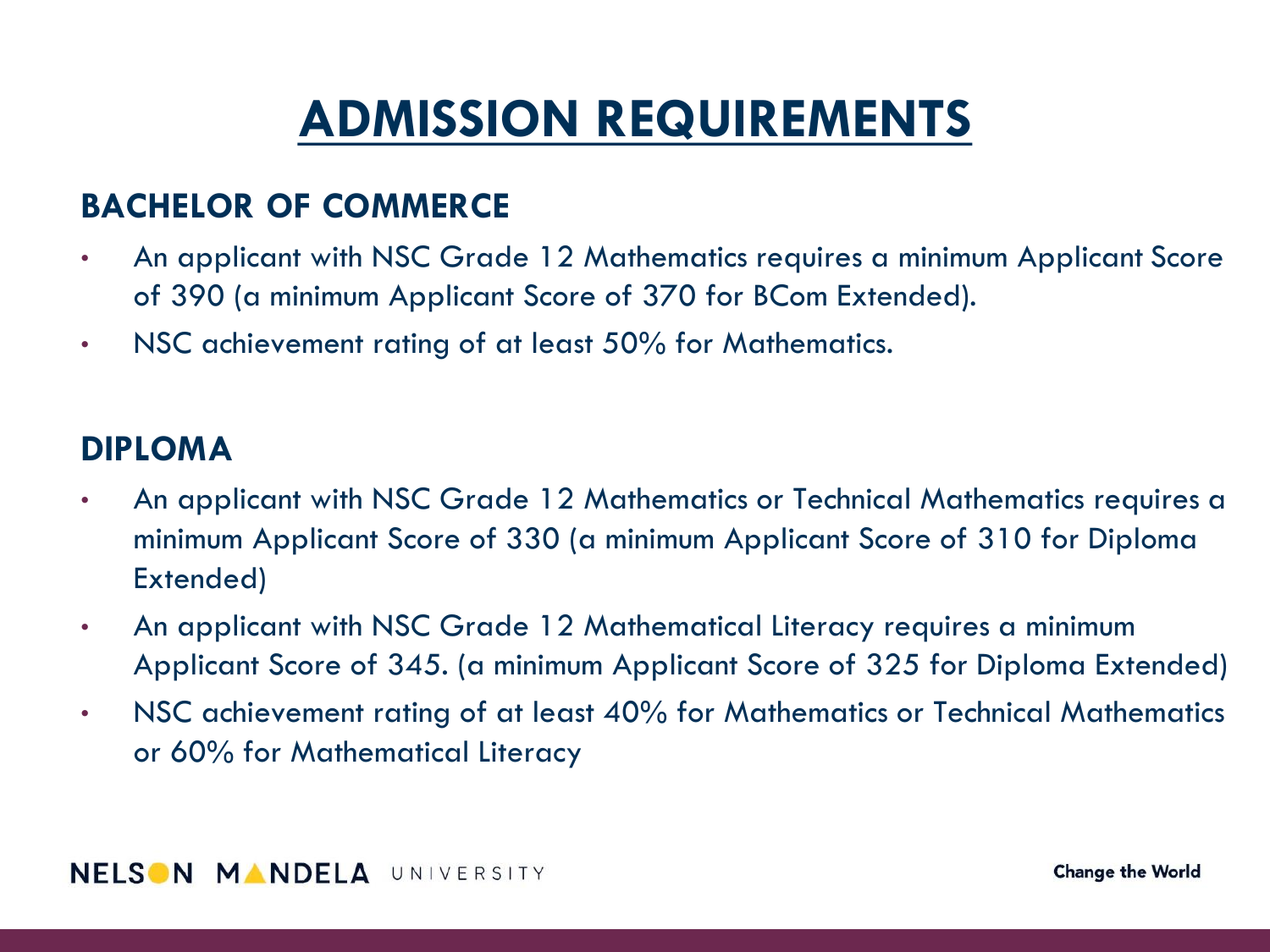## **ADMISSION REQUIREMENTS**

#### **HIGHER CERTIFICATE**

- An applicant with NSC Grade 12 Mathematics or Technical Mathematics requires a minimum Applicant Score of 290.
- An applicant with NSC Grade 12 Mathematical Literacy requires a minimum
- Applicant Score of 305.
- NSC achievement rating of at least 30% for Mathematics or Technical Mathematics or 50% for Mathematical Literacy.